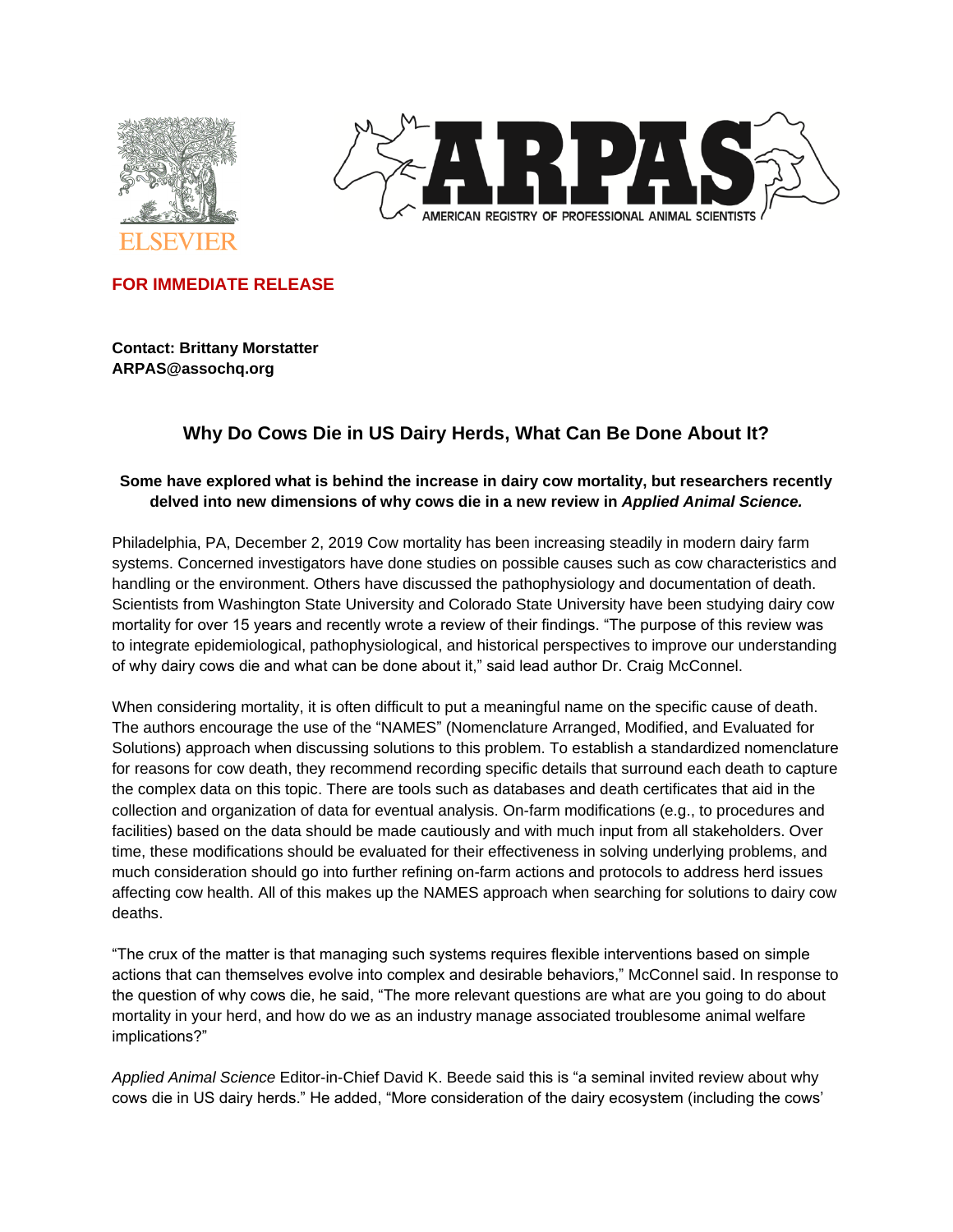environment, operational practices, economic concerns, and animal interactions on overall performance) is needed to analyze and find solutions to why cows die."

With the goal of reducing mortality, the review offers seven practical suggestions for implementation in dairy herds on a day-to-day basis. It also offers two ways to address the broader concern about animal welfare.

The article appears in the December issue of *Applied Animal Science*.

**# # #**

## **NOTES FOR EDITORS**

"Invited Review: Why cows die in US dairy herds," by C. S. McConnel and F. B. Garry (DOI: https://doi.org/10.15232/aas.2019-01926), *Applied Animal Science*, Volume 35, Issue 6 (December 2019), published by FASS Inc. and Elsevier Inc.

Full text of the article is available to credentialed journalists upon request; contact Brittany Morstatter at +1-217-356-3182 ext. 143 or arpas@assochq.org to obtain copies. To schedule an interview with the authors, please contact Dr. Craig McConnel at +1-509-335-0766 or cmcconnel@wsu.edu.

# **ABOUT** *APPLIED ANIMAL SCIENCE*

*Applied Animal Science* (AAS) is a peer-reviewed scientific journal and the official publication of the American Registry of Professional Animal Scientists (ARPAS). In continuous publication since 1985, AAS is a leading outlet for animal science research. The journal welcomes novel manuscripts on applied technology, reviews on the use or application of research-based information on animal agriculture, commentaries on contemporary issues, short communications, and technical notes. Topics that will be considered for publication include (but are not limited to) feed science, farm animal management and production, dairy science, meat science, animal nutrition, reproduction, animal physiology and behavior, disease control and prevention, microbiology, agricultural economics, and environmental issues related to agriculture. Themed special issues may also be considered for publication. [www.appliedanimalscience.org](http://www.appliedanimalscience.org/)

### **ABOUT THE AMERICAN REGISTRY OF PROFESSIONAL ANIMAL SCIENTISTS (ARPAS)**

The American Registry of Professional Animal Scientists (ARPAS) is the organization that provides certification of animal scientists through examination, continuing education, and commitment to a code of ethics. Continual improvement of individual members is catalyzed through publications (including the AAS journal) and by providing information on educational opportunities. ARPAS is affiliated with five professional societies: American Dairy Science Association, American Meat Science Association, American Society of Animal Science, Equine Science Society, and Poultry Science Association. [www.arpas.org](http://www.arpas.org/)

### **ABOUT ELSEVIER**

Elsevier [\(www.elsevier.com\)](http://www.elsevier.com/) is a world-leading provider of information solutions that enhance the performance of science, health, and technology professionals, empowering them to make better decisions, deliver better care, and sometimes make groundbreaking discoveries that advance the boundaries of knowledge and human progress. Elsevier provides web-based, digital solutions—among them ScienceDirect [\(www.sciencedirect.com\)](http://www.sciencedirect.com/), Scopus [\(www.scopus.com\)](http://www.scopus.com/), Elsevier Research Intelligence [\(www.elsevier.com/research-intelligence\)](http://www.elsevier.com/research-intelligence), and ClinicalKey [\(www.clinicalkey.com\)](http://www.clinicalkey.com/)—and publishes over 2,500 journals, including *The Lancet* [\(www.thelancet.com\)](http://www.thelancet.com/) and *Cell* [\(www.cell.com\)](http://www.cell.com/), and more than